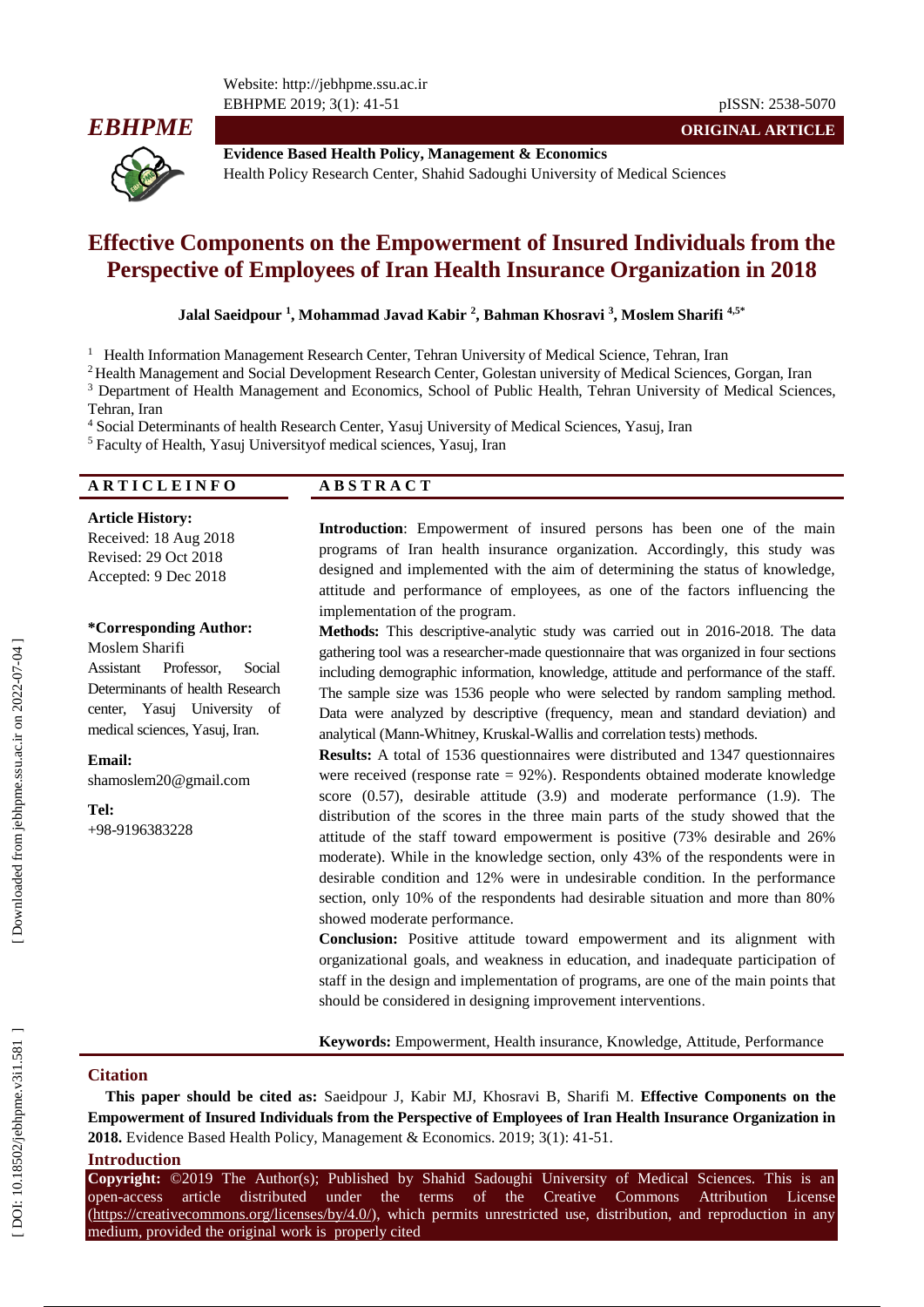Website: http://jebhpme.ssu.ac.ir EBHPME 201 9; 3(1): 41



-51 pISSN: 2538 -5070

**ORIGINAL ARTICLE**



**Evidence Based Health Policy, Management & Economics** Health Policy Research Center, Shahid Sadoughi University of Medical Sciences

In recent years, Iran Health Insurance adopted the strategy of empowering insured individuals as a new functional approach . The organization seeks insured, not only as a customer but as a partner to achieve the goals, in all process of the organization(1) . The term empowerment in different social, cultural and political domains has different meanings, including self -esteem, capacity for self-realization, participation in decision making and competency $(2)$ . This concept in the field of health insurance and in the context of the empowerment strategy of insured persons is one of the sub-sectors of empowerment of the community, which refers to the development of the role of insured individual by increasing their knowledge and ability to make decisions in the health market(3, 4). . The World Health Organization (WHO) has included the possibility of people's contribution to make decisions on health issues as a component of a good health system(5). Accordingly, the strategy of empowerment of insured individuals, as a new functional approach, has led health insurance organizations to look at their insured not only as a client but also as a partner to achieve goals(6) . In simple terms, the required information as well as the opportunities for participation in health decisions will be available to the insured through the various departments of the insurance organization(2). In recent years the empowering of insured individuals has been one of the main programs of Iran Health Insurance Organization, as a major insurance company in the country, covering over half of the population(1). It indicates the exact knowledge of organization about its core challenges. Disability and lack of capacity and the possibility of participation of insured patients in decision -making can divert most of the costs allocated to the health sector from the main pathway(7). Experiences show that in the success **L**Organization has

of community empowerment programs, including insured individuals, certain elements are effective including access to information, acceptance and participation, involvement and accountability of local organizational capacities(8). . But the executive arms in the pursuit of these goals and programs are the relevant organizations, and in particular their staffs. Employees are the most valuable source of today's organizations because they formulate organizational decisions, solve organizational problems, and implement the goals of the organization(9). According to the system perspective, man plays a major role in today's organizations as a complex subsystem and of course, works with his own attitude and motivation in the organization(10) . Izdadbakhsh et al. (11), investigated the empowerment of insured persons in Iran Health Insurance Organization. They concluded that based on the results of various meetings with health care professionals and reviewing resources, in order to empower insured individuals, several strategies are being adopted that can be implemented in six areas of information and education, accountability, participation, local organizational capacity, financial empowerment (from two perspectives of increasing funding and financial resources control) and delegation. In the meantime, a fundamental question is whether the staffs of an organization, such as the Iran Health Insurance Organization, as the implementers of empowerment programs for insured persons, are prepared to accept and implement these programs ? The answer to this question requires comprehensive picture of the status of the knowledge, attitude and performance of the subjects .Knowledge, attitude and performance are the tools for recognition of the community education. By measuring these three factors, a clear and understandable status of the capabilities of the society as well as its knowledge and attitudes are presented(11) . These studies tell us

**Copyright:** ©2019 The Author(s); Published by Shahid Sadoughi University of Medical Sciences. This is an open-access -access article distributed under the terms of the Creative Commons Attribution License [\(https://creativecommons.org/licenses/by/4.0/\)](https://creativecommons.org/licenses/by/4.0/), which permits unrestricted use, distribution, and reproduction in any medium, provided the original work is properly cited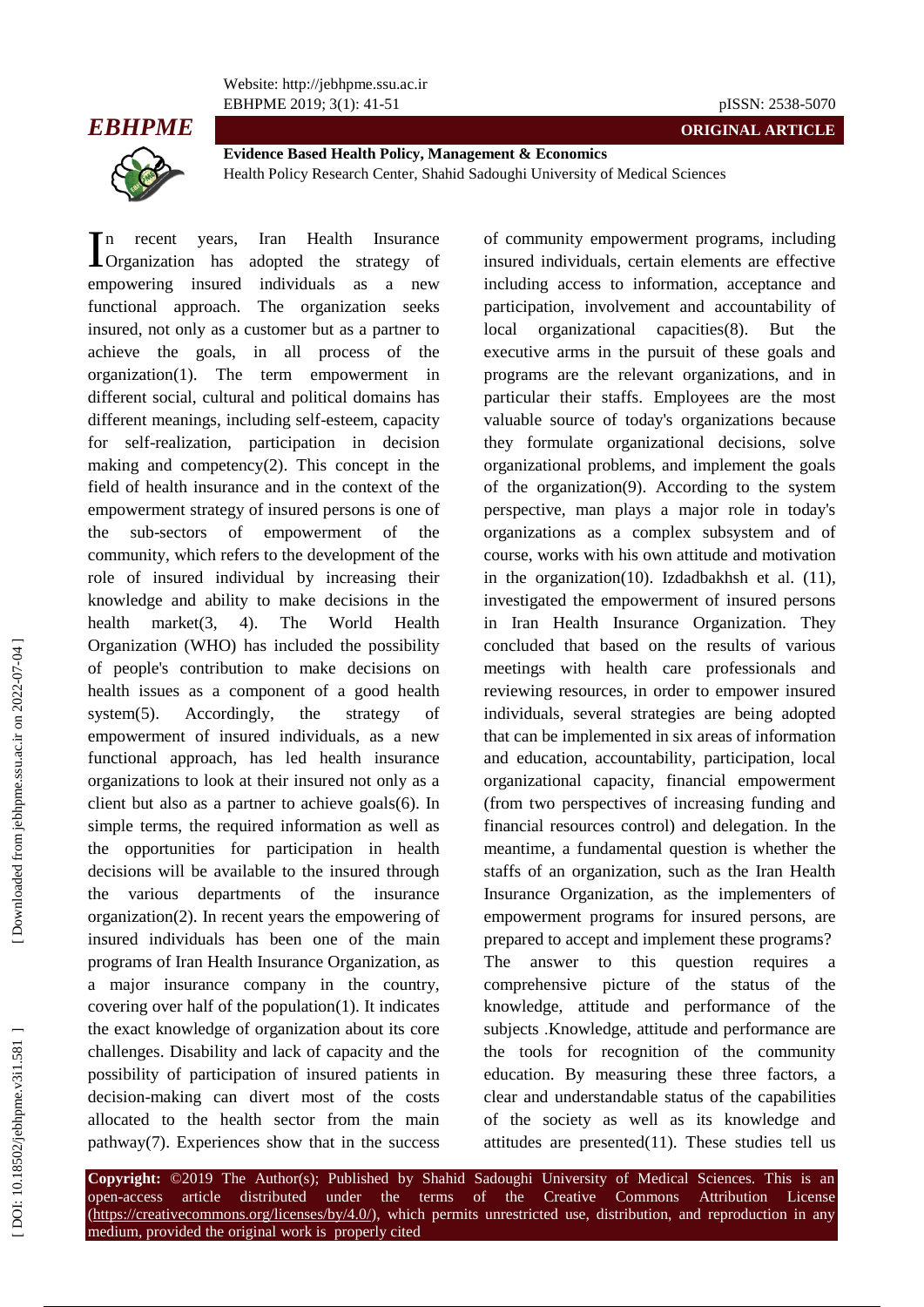

how much the community is considering the topic. How it feels and how it behaves? The ability to implement and measure the factors as well as the ease of interpreting the results is the benefits of this method of study(12) . This study was conducted with the aim of determining the status of knowledge, attitude and performance of the staff of Iran Health Insurance Organization regarding the empowerment of insured persons.

# **Materials and Methods**

This descriptive -analytic study was carried out in 2016 -2017. The research populations were employees of the Iran Health Insurance Organization including a headquarters in Tehran and 31 provincial offices . Random stratified sampling method based on the place of work was used so samples were organized in 32 classes (provincial offices and headquarters). The list of employees in each unit was prepared then based on the share of the employees in the total population of the organization, the number of samples of each unit was determined . The samples were selected by systematic random sampling in each unit and the questionnaire was completed by self -assessment. The data gathering tool was a researcher -made questionnaire that was organized in four sections including demographic information, knowledge, attitude and performance of the staff. In the demographic section, factors such as age, gender and work experience were assessed . The questions about knowledge, attitude and performance were designed based on an extensive literature review as well as using experts' opinion, in two rounds of Delphi method in cooperation with experts in the field of health insurance. By experts' approving, 6 questions for assessment of knowledge, 12 questions for assessment of attitude and 7 questions for assessment of performance were selected. In assessment of knowledge, answers included *correct* (1 score), *I do not know* (0 score) and *incorrect* ( -1 score). In the attitude section, the five -point Likert scale (from *I totally disagree*  with 1 score to *I totally agree* with 5 score) was used. In the performance section, responses were

presented in the three -point range as yes (3 score) *to some extent* (2 score) and *no* (1 score). The average of maximum and minimum of scores in each of the knowledge, attitude and performance sections were evaluated from weak to strong in three categories of undesirable, moderate and desirable condition (Table 3). In order to control the data in the attitude section, two invert points (reverse) were considered.

To assess the reliability of the tool, the initial questionnaire was distributed among 45 members of the target population, then by using internal consistency (Cronbach's alpha  $\alpha$ =.78) and stability (split halves s.c=0.79) the reliability was confirmed. To assess the validity, three methods of formal (qualitative and quantity), content (ratio and index) and structural (factor analysis) methods were used. In order to test the formal validity of the tool in qualitative way, the viewpoint of 10 health system experts (in the field of health insurance), regarding the assessment of the level of difficulty, proportionality and ambiguity was investigated and eventually all terms were accepted with some modifications. In the quantitative assessment, the item impact score, with the participation of 10 members of the target community was used. The significance of each item was measured and by considering acceptable score (scores above 1.5), all the statements were approved .To test content validity, content validity ratio was calculated to ensure that the most relevant and correct content (relevance of the question) was selected, and content validity index was used to ensure that the questions were designed to measure the content in best way, the results were checked and approved according to Lawshe table.

In order to test the structural validity, 250 samples (ten times the number of items) were selected based on available sampling from 4 selected provincial units, then exploratory factor analysis method was used. The questionnaire consisted of 25 main items, in communalities all items had a factor load more than 0.5 and more than 62% of the variations were covered in the form of 9 factors. In terms of knowledge, three areas (theoretical concept, operational concept,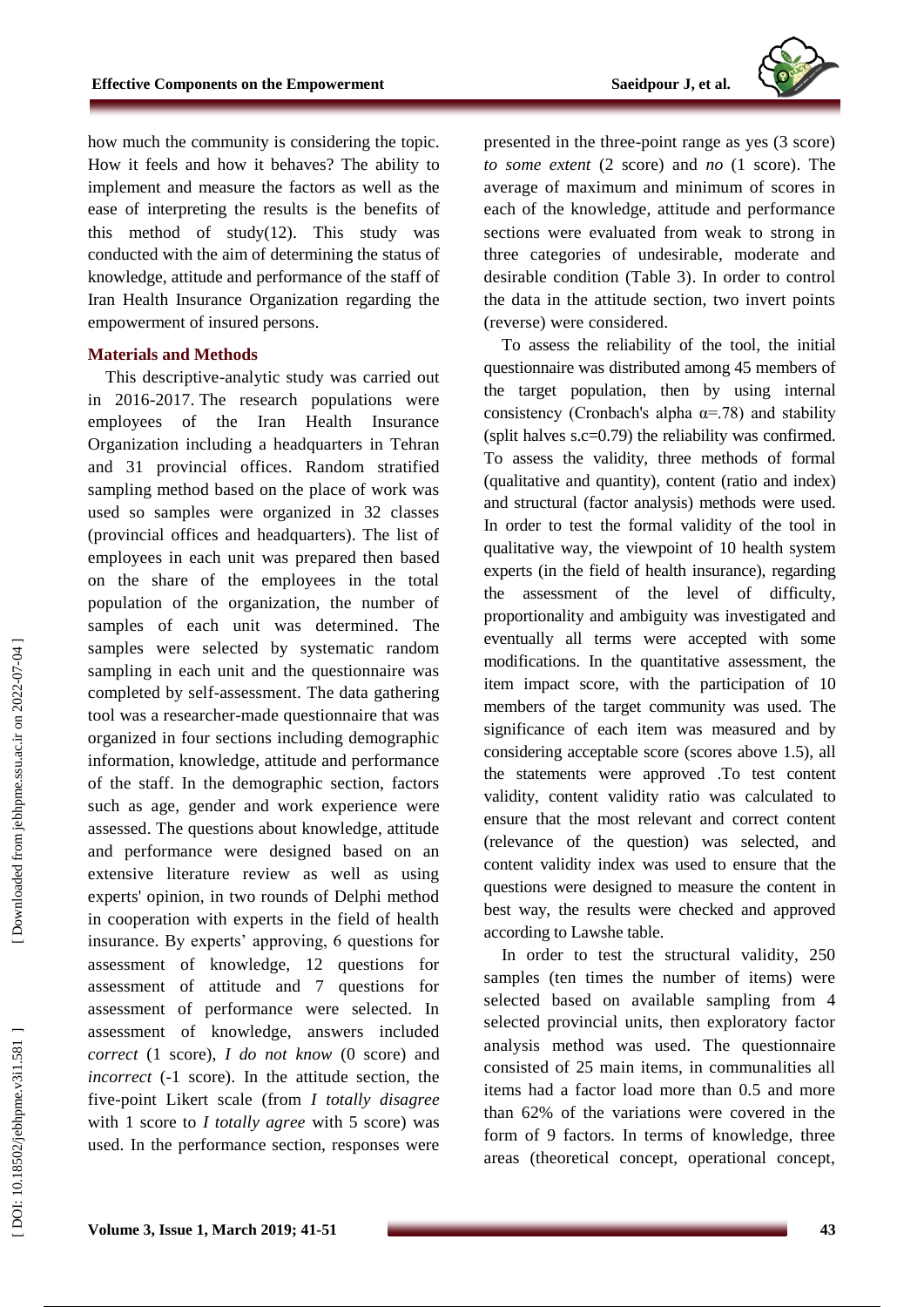

and specialized knowledge), in terms of attitude four areas (the role of insured, employees' participation, empowerment culture and awareness) and in terms of performance two areas (individual and organizational tasks and performances) were investigated in the final questioner. Data were analyzed by descriptive and inferential methods and by using SPSS software version 19. In the descriptive analysis, the frequency, mean and standard deviation were used and in the analytical part Mann -Whitney and Kruskal -Wallis tests as well as correlation tests were used.

#### **Results**

A total of 1536 questionnaires were distributed and 1347 questionnaires were received. By deleting misleading questionnaires, 1293 complete questionnaires were investigated in the study that showed a response rate over 92%. 54% of respondents were male and 63% of them were in the age group of 41 to 50 years old .Nearly 60% of the participants were permanent employees and more than 70% of them had ten to twenty years of work experience. 53% of samples had bachelor degree. 65% of the samples were in the operational (technical) departments and 73% were in the expert positions. Only 40% of samples participated in relevant educational courses . In the final section of the questionnaire, an open question was asked that more than 40% of participants responded to this question (regardless of text and response quality), which could be a good sign of participation in responding to the questioner. These statistics, along with the high rate of accountability, are the strengths of this study.

Knowledge of the employees was assessed in moderate level (0.57 out of 1 point). Theoretical concept (0.76) had the highest and operational concept (0.39) had the lowest score (Table 1).

The attitude level of the employees, with a score of 3.9 out of 5, was assessed in desirable situation. In this section, the role of the insured with 4.2 score had the highest and empowerment culture with 3.6 score had the lowest score (Table 2).

In the performance section, tasks area had 1.2 and performance area had 1.8 score out of a total of 3 scores .This section showed a moderate situation with a score of 1.9 (Table 3).

The distribution of the scores in the three main parts of the study showed that the attitude of the staff toward empowerment is positive (73% desirable and 26% moderate). While in the knowledge section, only 43% of the respondents were in desirable condition and 12% were in undesirable condition. In the performance section, only 10% of the respondents had desirable situation and more than 80% showed moderate performance (Table 4).

On the other hand, according to the results of the correlation test there was a positive and significant relationship between the main structures of the study (knowledge, attitude and practice). This finding shows the need for balanced and coordinated attention to these three structures. Table 5 shows the relationship between demographic variables of study and the rating of study structures. The results showed that there was a significant difference between employees' level of knowledge in different groups, except for grouping based on occupation unit ( $p = .35$ ) and age ( $p = .15$ ). This difference was particularly evident in terms of educational degree and participation in the training course .In the structure of attitude, except for the gender, other variables showed significant differences among their groupings. However, in the performance structure, only the educational degree, job category, and training course have shown these differences .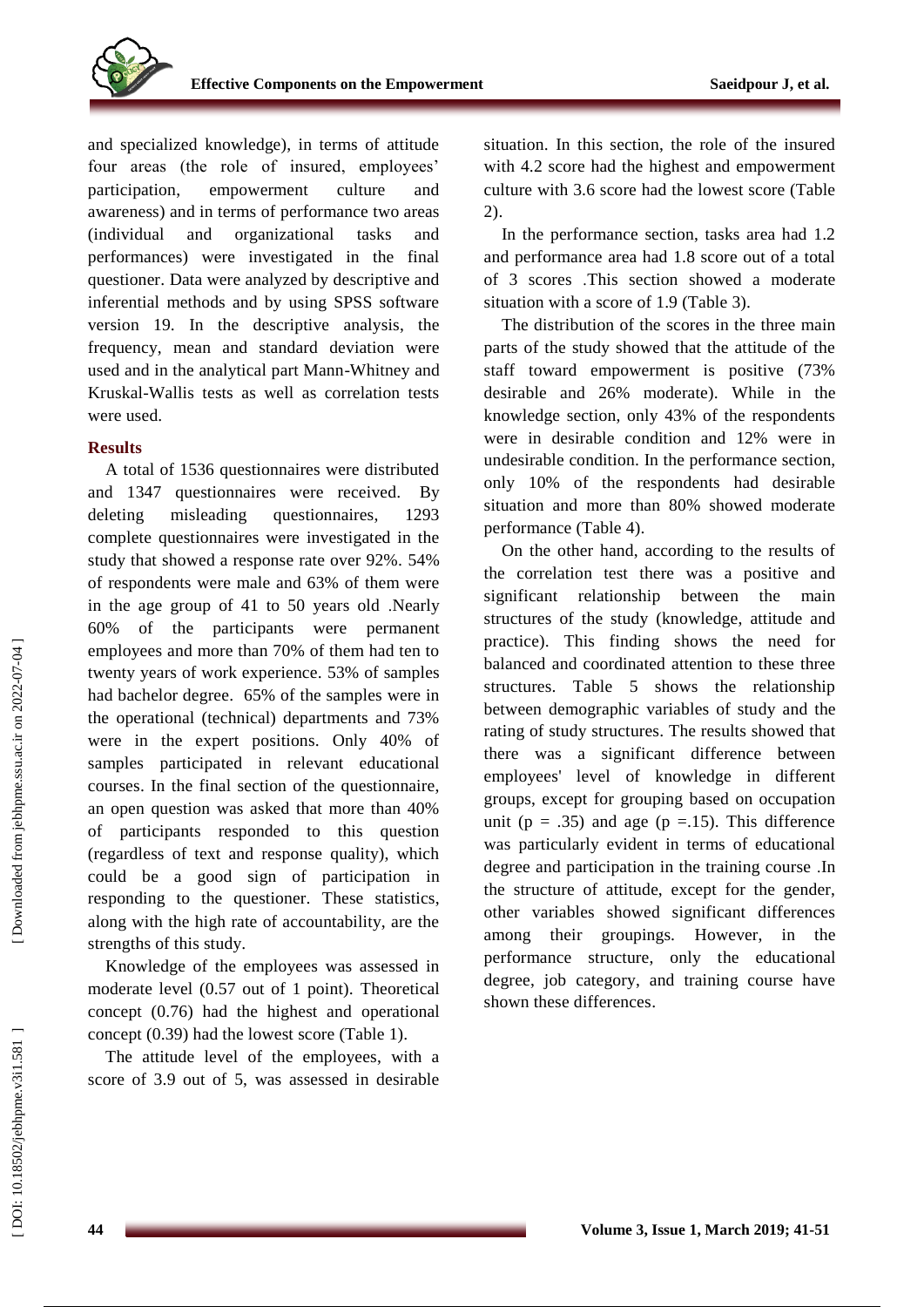| <b>Dimensions</b>        | <b>Items</b>                                                                                              | <b>Mean</b> | <b>Standard deviation</b> |
|--------------------------|-----------------------------------------------------------------------------------------------------------|-------------|---------------------------|
| Theoretical              | Empowerment is the process of development of power in<br>individuals and groups                           | 0.68        | 0.46                      |
| concept                  | A powerful person continually develops his skills                                                         | 0.84        | 0.37                      |
|                          | Total item                                                                                                | 0.76        | 0.31                      |
|                          | The most important goal of empowerment is insured<br>awareness of insurance regulations                   | 0.2         | 0.4                       |
| Operational<br>concept   | The empowerment of insured individuals is the same as<br>public notification                              | 0.59        | 0.49                      |
|                          | Total item                                                                                                | 0.39        | 0.34                      |
|                          | The participation of insured persons refers to the need for<br>their comments on the proposed regulations | 0.71        | 0.45                      |
| Specialized<br>knowledge | Critical awareness and voluntary participation<br>are<br>important areas of empowerment                   | 0.43        | 0.49                      |
|                          | Total item                                                                                                | 0.58        | 0.36                      |
| Total knowledge          |                                                                                                           | 0.57        | 0.22                      |

|  |  |  |  | Table 1. Frequency distribution of knowledge of respondents |
|--|--|--|--|-------------------------------------------------------------|
|--|--|--|--|-------------------------------------------------------------|

| Table 2. Level of respondent's attitude |
|-----------------------------------------|
|-----------------------------------------|

| <b>Areas</b>    | <b>Items</b>                                                                                               | <b>Mean</b> | <b>Standard deviation</b> |
|-----------------|------------------------------------------------------------------------------------------------------------|-------------|---------------------------|
|                 | Knowledgeable and<br>demanding insured person is<br>considered as an organization capital                  | 4.3         | 0.82                      |
|                 | Empowerment of insured people can reduce costs for the<br>organization                                     | 4.3         | 0.83                      |
| Role of insured | Public monitoring can improve the quality of health<br>services                                            | 4.2         | 0.86                      |
|                 | Insured persons can help the organization solve some<br>problems                                           | 4.1         | 0.77                      |
|                 | Total item                                                                                                 | 4.2         | 0.58                      |
|                 | Empowering of insured is one of the current tasks of the<br>organization                                   | 3.5         | 1.18                      |
| Employees'      | All employees of the organization are responsible for the<br>empowerment of insured persons                | 4.2         | 0.97                      |
| participation   | Daily workload is the main obstacle to empowerment<br>programs                                             | 3.7         | 0.77                      |
|                 | Total item                                                                                                 | 3.8         | 0.58                      |
|                 | Most employees welcome empowerment programs                                                                | 3.5         | 1.19                      |
| Empowerment     | Promoting the culture of empowering of insured persons<br>is essential to advance the organization's goals | 4.3         | 0.98                      |
| culture         | Employees are encouraged by their managers<br>to<br>participate in these programs                          | 3.1         | 0.86                      |
|                 | Total item                                                                                                 | 3.6         | 0.69                      |
| Awareness       | The level of people's awareness of insurance and the<br>health market is not appropriate                   | 4.1         | 0.9                       |
|                 | The empowerment of insured persons is beyond the<br>reverence of the client                                | 4.2         | 0.81                      |
|                 | Total item                                                                                                 | 4.1         | 0.66                      |
| Total attitude  |                                                                                                            | 3.9         | 0.43                      |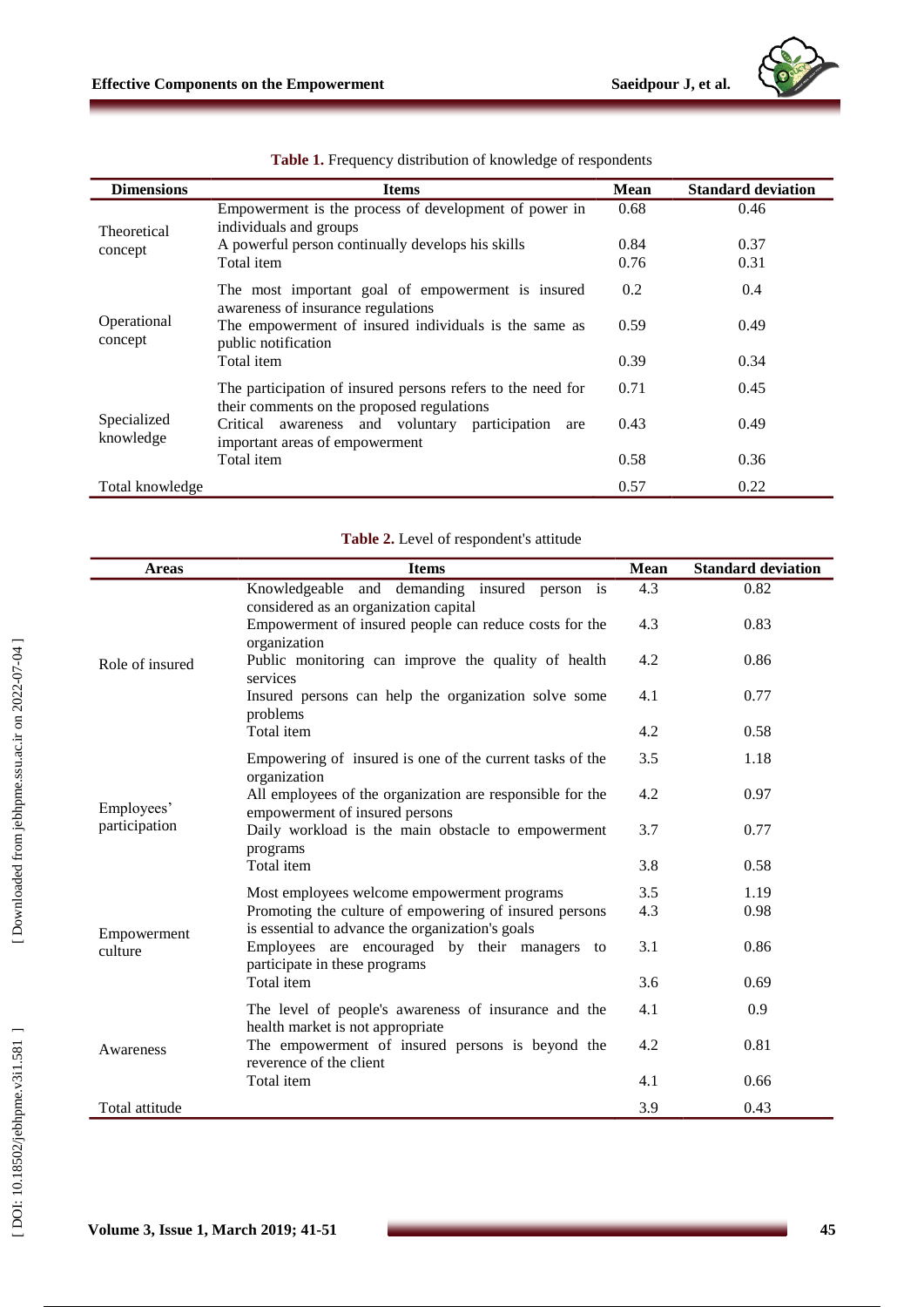

| <b>Areas</b>                                        | <b>Items</b>                                                                                                                                        | <b>Mean</b> | <b>Standard deviation</b> |
|-----------------------------------------------------|-----------------------------------------------------------------------------------------------------------------------------------------------------|-------------|---------------------------|
| Individual<br>and<br>organizational<br>tasks        | The health insurance organization is required to protect the                                                                                        | 2.7         | 0.62                      |
|                                                     | rights of insured persons<br>I am required to provide full advice to clients about health and<br>insurance                                          | 1.4         | 0.53                      |
|                                                     | Total item                                                                                                                                          | 2.1         | 0.32                      |
|                                                     | I have already been acquainted with the concept of<br>empowerment of insured persons                                                                | 1.9         | 0.62                      |
|                                                     | I have studied the organization Charter of Insured Rights                                                                                           | 1.6         | 0.7                       |
| Individual<br>and<br>organizational<br>performances | I have not been involved in any of the programs for the<br>empowerment of insured persons so far                                                    | 2.1         | 0.8                       |
|                                                     | I am familiar with the activities of the insurers empowerment<br>at my office                                                                       | 1.8         | 0.7                       |
|                                                     | I try to publish the insurance information that I think is<br>important for insured / community through the empowerment<br>/ public relations unit. | 1.6         | 0.65                      |
|                                                     | Total item                                                                                                                                          | 1.8         | 0.34                      |
| Total performance                                   |                                                                                                                                                     | 1.9         | 0.28                      |

**Table 3.** Levels of respondents' performance

**Table 4.** Overall outcomes and frequency distribution of knowledge, attitude and performance among respondents

|                  | <b>Overall outcome</b> |                | Undesirable |           | <b>Moderate</b> |                          | <b>Desirable</b> |           |         |
|------------------|------------------------|----------------|-------------|-----------|-----------------|--------------------------|------------------|-----------|---------|
| <b>Dimension</b> | Mean $\pm$ SD          | <b>Minimum</b> | maximum     | Frequency |                 | <b>Percent Frequency</b> | Percent          | Frequency | Percent |
| Knowledge        | $0.57 \pm 0.22$        |                |             | 155       |                 | 582                      | 45               | 556       | 43      |
| Attitude         | $3.9 \pm 0.43$         |                |             | 13        |                 | 336                      | 26               | 944       | 73      |
| Performance      | $1.9 \pm 0.28$         |                |             | 105       |                 | 1065                     | 82               | 123       | 10      |

**Table 5.** Comparison of mean scores of knowledge, attitude and performance of respondents in terms of demographic characteristics

| Demographic<br>characteristics | Grouping                               | Average<br>rating of    | p-value | Average<br>rating of    | p-value | Average<br>rating of    | p-value |
|--------------------------------|----------------------------------------|-------------------------|---------|-------------------------|---------|-------------------------|---------|
|                                |                                        | knowledge               |         | attitude                |         | performance             |         |
| Unit                           | Operational<br>Logistic                | 633.8<br>614.2          | 0.35    | 639.5<br>603.3          | 0.09    | 627.9<br>625.2          | 0.9     |
| Employment<br>type             | Permanent<br>Others                    | 676.7<br>595.2          | 0.002   | 677<br>596.6            | 0.001   | 646.2<br>640.2          | 0.76    |
| Gender                         | Male<br>Female                         | 671.7<br>608.8          | 0.002   | 639<br>646.5            | 0.72    | 645.4<br>639.1          | 0.77    |
| Training course                | Yes<br>No.                             | 706.9<br>591.5          | 0.001   | 688.8<br>603.7          | 0.001   | 581.4<br>676.3          | 0.001   |
| Job category                   | Manager<br>Expert<br>Staff             | 789.6<br>639.4<br>531.1 | 0.001   | 737.5<br>645.6<br>553.4 | 0.001   | 545.8<br>660.5<br>679.7 |         |
| Work experience                | Less than 10<br>years<br>$10-20$ years | 565.5<br>649.7          | 0.009   | 628.6<br>627.7          | 0.005   | 668.4<br>647.5          | 0.316   |
|                                | Over 20 years                          | 675.7                   |         | 715.4                   |         | 614.1                   |         |
| Age                            | Less than 30<br>years                  | 539.5                   | 0.159   | 560.5                   | 0.002   | 682.3                   | 0.916   |

 $\blacksquare$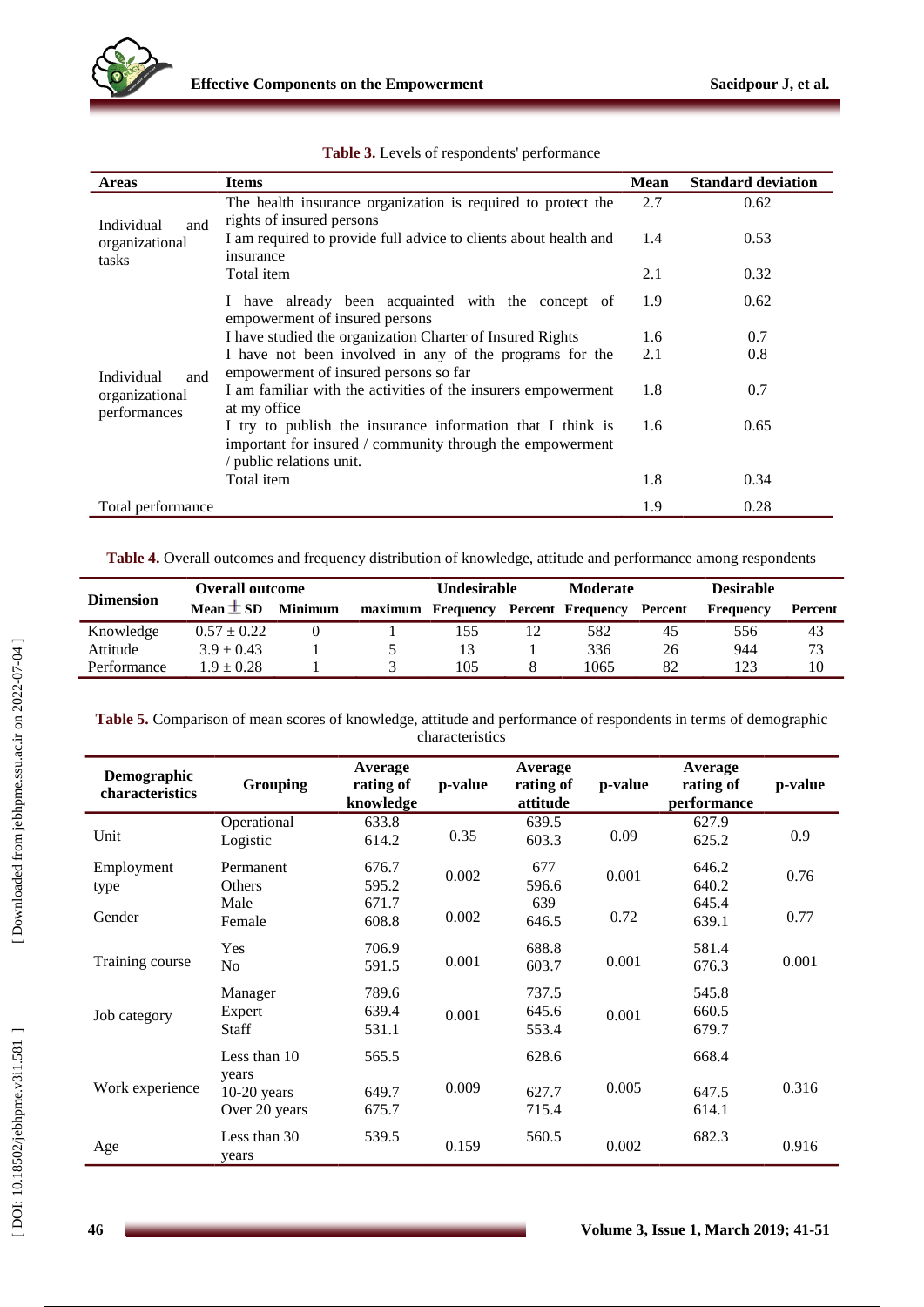|             | <b>Effective Components on the Empowerment</b>   |                         |       |                         |       | Saeidpour J, et al.     |       |
|-------------|--------------------------------------------------|-------------------------|-------|-------------------------|-------|-------------------------|-------|
|             | $30-40$ years<br>$41-50$ years<br>Over 50 years  | 650.4<br>645.6<br>689.3 |       | 663.7<br>629.1<br>765.1 |       | 645.5<br>645.3<br>632.7 |       |
| Educational | Diploma and<br>Advanced<br>Diploma<br>Bachelor's | 561.5<br>636.6          |       | 545.4<br>671.7          |       | 671.7<br>674.8          |       |
| degree      | degree<br>Master's degree                        | 689                     | 0.001 | 633.5                   | 0.001 | 609.5                   | 0.001 |
|             | PhD                                              | 767/5                   |       | 727.4                   |       | 506.3                   |       |

### **Discussion**

This study examines the level of knowledge, attitude and performance of Iran Health Insurance staff regarding the empowerment of insured individuals and its relationship with demographic factors .In the present study, the knowledge of employees was evaluated in average level. In this section, the theoretical concept had the highest and operational concept had the lowest score. Ban o et al. (13) , considered knowledge as an ability to acquire, maintain, and use information and a combination of understanding, experience, recognition, and skill. Bardan also considered it as the ability to search and use information by understanding and learning from experiences and using technology(14) .

Attitudinal components as the second pillar of the structure of knowledge, attitude and performance can complement the component of knowledge .Attitude is considered as ways to react and desire toward specific circumstances; to see and interpret events for specific reasons; or to organize views with a coherent and relevant structure(15) . Performance can be considered as the sum of knowledge and behavioral habits. Performance is the combining of knowledge and attitude with the rules that leads to action, therefore the best performance as an art, will also be related to the advancement of knowledge and technology along with ethical performance(13, 15) .

One of the findings of this study is the correlation between knowledge, attitude and performance, however in both of these studies, the relationship between these three main structures and the role of knowledge as the main basis for attitude and performance have been considered.

The overall assessment of the survey reflects the average level of knowledge of respondents in terms of empowerment of insured individuals .12% (155) of respondents had undesirable knowledge level and 45% (582 people) had moderate knowledge. The important point in this regard is the weakness of employees' knowledge in the operational concept due to the lack of understanding of the concept of the empowerment of insured persons with other commonly used organizational concepts, such as informing, educating and client reverence. In the meantime, the item "the most important goal of empowerment is the insured awareness of the insurance regulations" got the lowest correct answer (0.2 out of 1) which shows that respondents, in spite of relative acquaintance with the empowerment concept, consider it as awareness which is one of its subsections. However, according to the study of Izdadbakhsh et al . (11), in order to empower insured individuals, several strategies can be implemented in six areas of information and education, accountability, participation, local organizational capacity, financial empowerment (from two perspectives of increasing funding and financial resources control) and delegation.

Strong correlation between participating in the related educational courses and the level of knowledge, attitude and performance of the staff and on the one hand the participation of only 40% of respondents in these courses shows the importance of these trainings and the need for their quantitative and qualitative development . Rafiefar et al. (16) , in their study concluded that education should be recognized as an important part of social development strategies so that by raising the level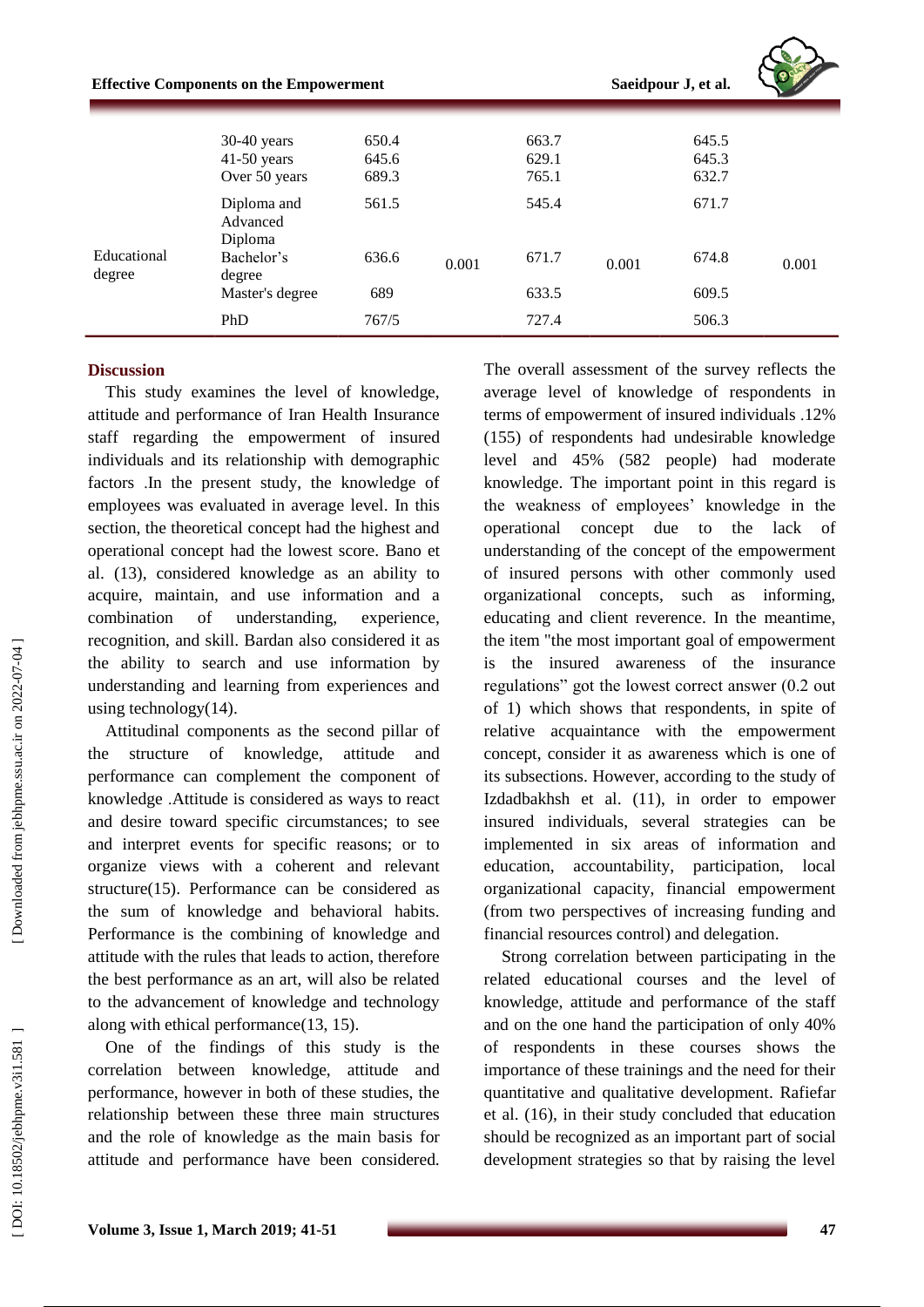of knowledge and skills of individuals, they can decide on their own, family and society health.

Investigating attitude of respondents showed that this structure was in desirable conditions .Over 70% of the respondents had positive attitude towards the empowerment strategy of insured individuals. Items such as " knowledgeable and demanding insured person is considered as an organization capital", "empowerment of insured people can reduce costs for the organization " and "Promoting the culture of empowering of insured persons is essential to advance the organization's goals ", got the highest score (4.3 of the total 5) among 12 items that investigated respondents' attitude. These items were based on values that lead to the alignment of employee activities with the goals of the organization. On the contrary, item "employees are encouraged by their managers to participate in these programs" got a low score (1.3 out of a total of 5), it can be a warning to the organization and shows that employees 'perception about directors' involvement with this strategy is not desirable and needs to be reviewed. The important thing is that employees' attitudes toward a particular topic is not inflexible and can be changed. Yousefi et al. (17) , in a study concluded that education has a strong role in improving the attitudes of the employees along with improving knowledge and performance. The positive attitude of employees is very effective in organizational success, especially in the implementation of change plans, and effective planning is essential to improve the situation. Two domains of employee participation and empowerment culture, which emphasize on practical role of employees, have gotten lower scores than other two areas, which could mean that employees are uncertain about the co-operation with other colleagues in implementing these programs. In the study of Pourreza et al.(18) , the findings also showed that employees, despite the rational acceptance of the concept, were uncertain about the co -operation of their colleagues in implementing the programs. According to the results respondents' performance regarding empowerment programs was evaluated in moderate level, of course, this result was

expected. In study of Yusefi, performance score has been significantly less than knowledge and attitude scores(17), which can be because the desired performance is the result of aggregation of knowledge and attitude over time(15). In the current study, over 80% of the respondents had moderate performance .The inadequate education along with the planning problems for employee familiarization with their duties in implementing the strategy can be the reasons for this. According to the study of Moeini et al . (19) , respondents, in spite of having high knowledge and negative attitudes towards workplace violence, did not report cases because of lack of required implementation mechanisms.

Interestingly, according to the results the highest score (2.7 out of 3) was related to the item "health insurance organization is obligated to protect the rights of its insured" and the lowest score (1.4 out of 3) was related to the item "I am required to provide full advice to clients about health and insurance". This contradiction in individual and organizational behavior can be attributed to the fact that, despite the belief in the usefulness of the programs, people are still not aligned with their individual assignments in this field . On the other hand, the item "I have not been involved in any of the programs for the empowerment of insured persons so far", got a high score (1.2 of 3), which indicates the breakdown of programs in the implementation phase and the lack of expansion and influence of the strategy at the operational levels.

The other strain of this study is the relationship between the demographic variables and knowledge, attitude and performance of the respondents . The findings show the significant relationship between participation in the training course and empowerment in all three structures, which can indicate the importance of these training courses. Lakbala in his study also emphasizes the role of education and awareness in changing attitudes and behavior of respondents(20) .

Knowledge, attitude and performance of employees in operational and support units were not significantly different. Official staff had higher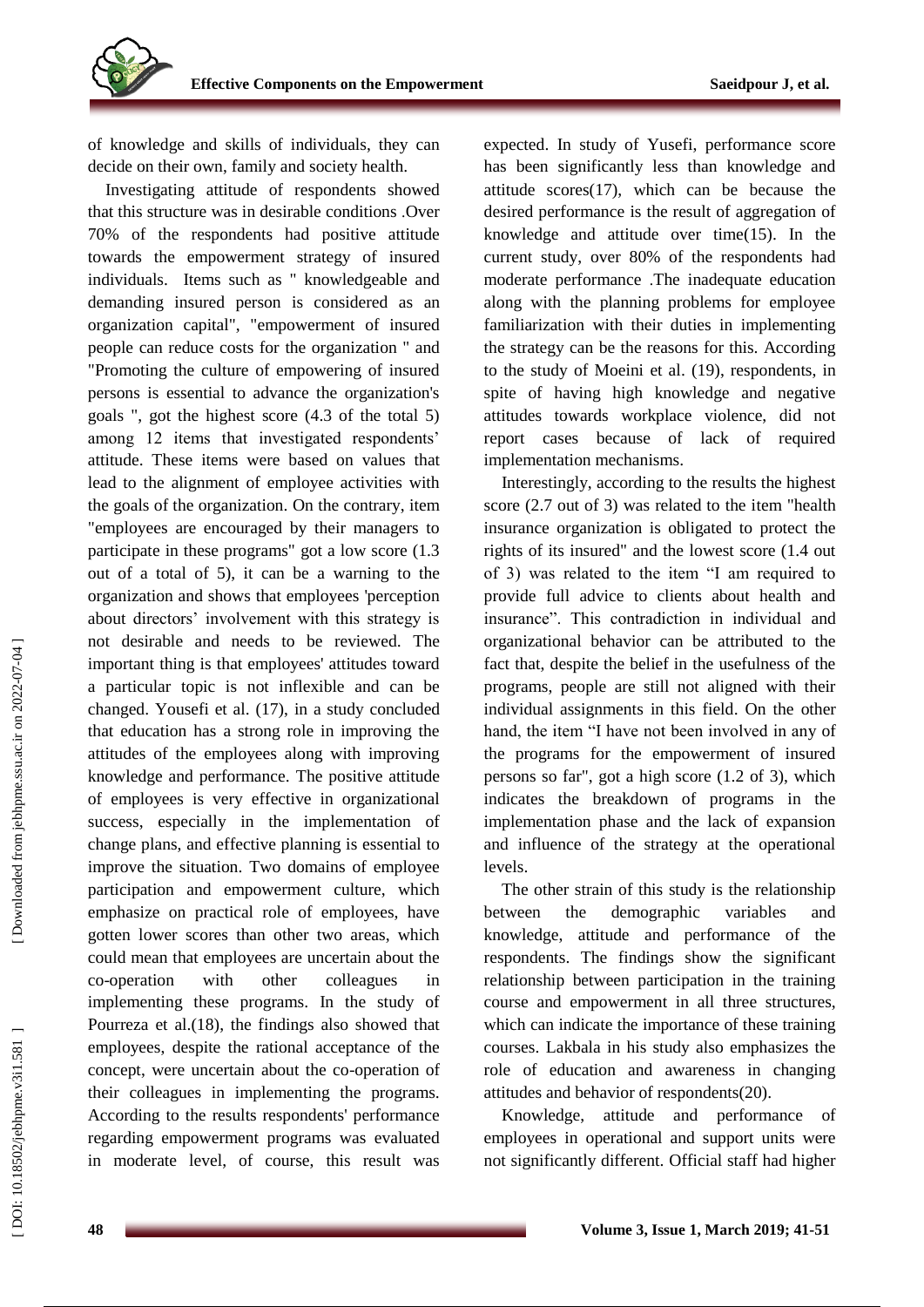

level of knowledge and attitude in compare with other employees, although these two groups did not have significant differences in performance area. This situation also was observed in terms of different age groups and work experience. Considering the recent government downsizing policies and the decline in the official recruitment of young employees, generally, formal employees have a higher age and work experience, but their high score can be attributed to their access to training and using them in critical positions . Respondents have different grades depending on the job category in all three areas, but it is interesting to note that the knowledge and attitude of the employees to the managers had upward trend, but there was a declining trend in performance area. Employees with higher levels of education had a higher degree of knowledge and attitude, but employees with Master and PhDs degrees had lower performance grades.

Unfortunately, similar studies that could explain these findings were not accessible for researchers, but the alignment of these two findings can be attributed to the fact that in this specialized organization, mostly people with higher educational degrees were occupied at higher position. Two variables of age and sex had different behaviors .In the knowledge area, men had higher score and the difference was significant, but there was not a significant relation in the other two parts. In age variable, attitude score indicated a significant difference, and it is interesting to note that the attitude of employees over 50 years old had a better status than others. In general, the least impact of different groupings was related to the performance and most of it was related to the attitude.

One of the serious limitations of this study was the lack of access to previous related studies by researchers in this regard. The main reason for this might be the novelty of the concept at the domestic level and the structural differences between the insurer organizations at the international level. Accordingly, it is attempted to emphasize and expand the results in the discussion for the further understanding of the concepts.

#### **Conclusion**

This study aimed to investigate the level of knowledge, attitude and performance of Iran Health Insurance Organization staff regarding the strategy of empowerment of insured individual using a researcher -made tool .According to the results of the study knowledge and performance of the staff was in moderate level and the respondents' attitude was in desirable condition and in general, there was a partial readiness to implement the strategy -related programs. Positive attitude toward empowerment and its usefulness in advancing organizational goals are one of the most important strengths of this strategy .While the weaknesses in theoretical and practical training, employees' uncertainty about the attendance of their managers and colleagues and the inadequacy of employee participation in designing and implementing programs are one of the main weaknesses of the program. Regarding employees' knowledge it seems that the quantity and quality of related training, and in particular its coverage, is important for all staff at different level of the organization . Due to the novelty of the concept and weakness of written literature in this regard, it seems that the organization needs more serious investments. The reported weakness can be attributed to weaknesses in executive planning at the headquarters and operational levels .It seems that, based on the positive public opinion and attitude that exists among the staff structural changes are necessary. The scores vary in different demographic group, which shows the need to change orientations and focus on marginalized groups, including young staff with lower qualifications in organizational empowerment programs to publicize and expand the strategy .

#### **Acknowledgment s**

This research is based on the research project number 35388 -157 -02 -96 that was implemented with the participation of Tehran University of Medical Sciences and Iran Health Insurance Organization .The researchers are grateful to the staff of the Iran Health Insurance Organization for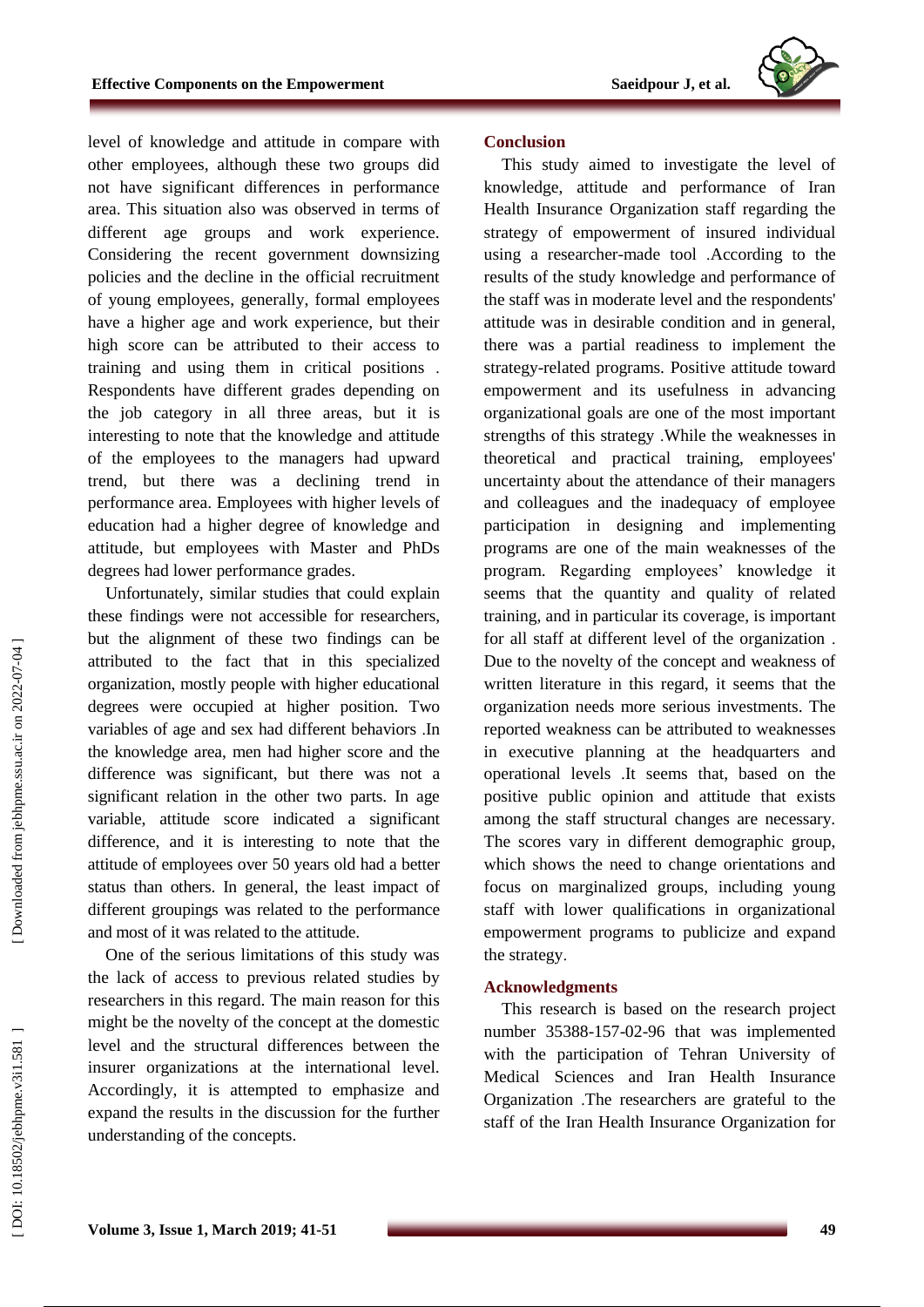

their sincere cooperation in conducting this research.

# **Conflict s of interest**

There was no conflict of interest in this study.

# **References**

- 1.Aghaie Togh M. "Legal Basis for the Empowerment of Insured Persons" Publications of Iran Health Insurance Organization, Tehran, Iran. 2017.
- 2.Pettit J. Empowerment and Participation: bridging the gap between understanding and practice. United Nations Headquaters. 2012;10.
- 3.Brammli -Greenberg S, Waitzberg R, Medina Artom T, Adijes -Toren A. Low -budget policy tool to empower Israeli insureds to demand their rights in the healthcare system. Health policy. 2014;118(3):279 -84.
- 4.Bang A. Health insurance, assurance, and empowerment in India. The Lancet. 2015; 386 (10011): 2372 -3.
- 5.World Health Organization, Advocacy, communication and social mobilization for TB control: a guide to developing knowledge, attitude and practice surveys. Geneva: World Health Organization; 2008.
- 6.Van Dijk J, Verhoeven F. To Shed Some Light on Empowerment: Towards Designing for Embodied Functionality. Proceedings of the DRS. 2016;16:21 -8.
- 7.Mosedale S. Assessing women's empowerment: towards a conceptual framework. Journal of international development. 2005; 17(2): 243 -57.
- 8.Rayan D. Empowerment and poverty reduction: A sourcebook: The World Bank; 2002.
- 9.SHARIFI M, NIKPOUR B, AKBARI HFE, Majlesi F, RAHIMI FA. Kaizen & Staff performance improvement A case study of Fars Oil Industry, central polyclinic. 2008.
- 10. Alvesson M. Organizational culture: Sage; 2016.

# **Authors' Contributions**

Saeidpour J, Kabir MJ, Sharifi M designed study; Khosravi B gathered data; Sharifi M, Khosravi B analyzed data; All the authors wrote and approved the final manuscript.

- 11. Izadbakhsh H. Insured empowerment ,Khwarizmi university publication ,Tehran ,Iran{in Persian}. 2015.
- 12. Kaliyaperumal K. Guideline for conducting a knowledge, attitude and practice (KAP) study. AECS illumination. 2004;4(1):7 -9.
- 13. Bano R, AlShammari E, Fatima SB, Al Shammari NA. A comparative study of knowledge, attitude, practice of nutrition and non -nutrition student towards a balanced diet in Hail University. IOSR Journal of Nursing and Health Science (IOSR -JNHS). 2013;2:29 - 36.
- 14. Badran IG. Knowledge, attitude and practice the three pillars of excellence and wisdom: a place in the medical profession. 1995.
- 15. Khami M, Razeghi S, Mirmohammadi S. Developing a Questionnaire to Assess the Knowledge, Attitude and Practice of Health -Care Workers about Blood -borne Diseases and its Psychometric Analysis. Journal of Modern Rehabilitation. 2016;10(1):35 -42.
- 16. Rafieifar S. Health education and promotion program based on empowerment of people and communities: National Development Plan of the Health Deputy of the Fourth Program of Economic, Social and Cultural Development of the Country. Tehran: Tandis; 2005.
- 17. Yousefi H, Nahidian M, Sabouhi F. Reviewing the effects of an educational program about sepsis care on knowledge, attitude, and practice of nurses in intensive care units. Iranian journal of nursing and midwifery research. 2012;17(2 Suppl1):S91.
- 18. Pourreza A, Sharifi M, Mahmoudi M, Vedadhir A, Fayaz -Bakhsh A. Factors Affecting Implementation of the Policy of Reducing Public